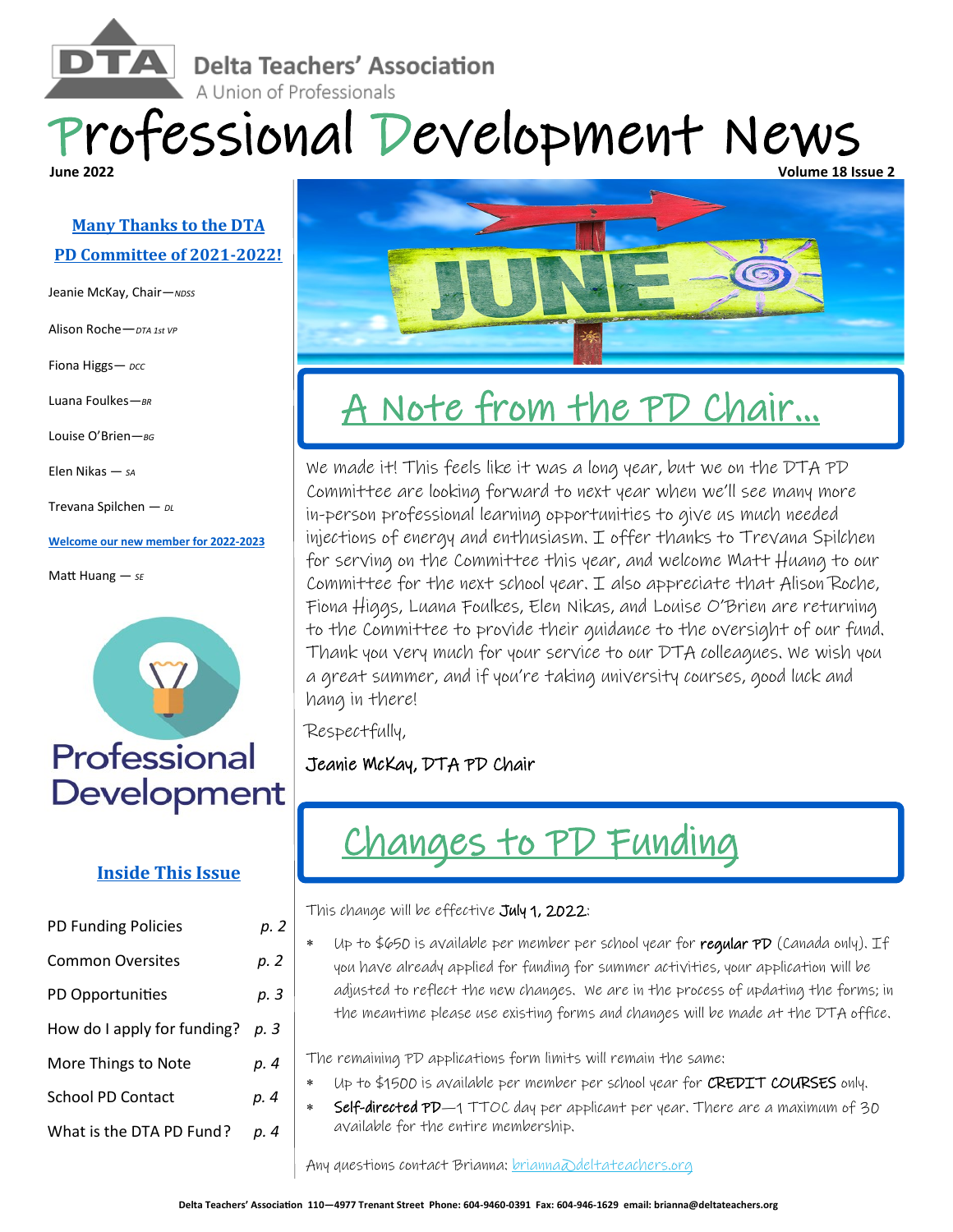### How are DTA PD funding policies applied to "Regular PD," "Personal PD," "Inservice," and Credit Courses?

### What's the difference?

*PD funds are approved based on DTA Constitutional Language and policies, and/or contract language.* 

**Regular PD** consists of traditional conferences and/or workshops put on by specialist associations or organizations that have offerings of particular use to you for your own professional growth. Each teacher can choose to apply for funding up to \$650 for the 2022-23 school year for this kind of PD, an amount that will likely cover one PD Release day for a TTOC, and most of your Conference fee. You would use the DTA "Regular PD" form for this kind of PD.

**School based PD**: PD Committees often run regular PD days at their own school, but these are not paid for by the DTA PD fund. Costs for those days are paid for by the site admin. Alternately, BCTF members may apply to the BCTF for a wide range of useful PD Workshops to be brought to your site at no cost to teachers. You can find those Professional and Social Issues workshops on the bctf website. Note that all PSI workshops must be booked through the BCTF Professional and Social Issues Division (PSID) and *must be made at least three weeks* prior to the date of training. Contact the BCTF Professional and Social Issues Department (PSID), Ashley Gurat at *[agurat@bctf.ca](mailto:agurat@bctf.ca)* or 604-871-1857/1-800-663-9163, local 1857, to book Professional and Social Issues (PSI) workshops.

**Personal PD aka Self-Directed PD**, is PD that you design for yourself based on your professional needs. Refer to the BCTF PD Lens to help guide your planning. The DTA PD Committee has allocated one TTOC day for up to 30 teachers to help facilitate this kind of peer based learning. Traditionally, teachers would consider what area(s) they feel that they could benefit from peer assistance and then work out a plan of action with a colleague with strong skills in that area. The teachers would then apply for one TTOC day each, with the learner visiting the mentor teacher's class for a day to watch and participate, and the mentor then visiting the learner's classroom to work together to implement those learnings. This funding line is underused each year, so consider applying in September or October to access these funds and start your school year with enthusiasm.

**Inservice** is the colloquial term for training that is necessary for you to perform your job because of educational change, curriculum implementation, or new technology required by the District or the Ministry. Our contract specifically states that, the fund "will not be required to finance educational change or curriculum implementation in the district." This, for example, would include learning a new report card program, learning about new government mandated curriculum, or learning new District expectations for your courses or classroom. Our DTA PD fund is not mandated to pay for inservice, so if you need that kind of training, you will need to ask you're administrator for funding to support your learning. You do not apply to the DTA for those kinds of training.

[https://www.deltateachers.org/pd](https://www.deltateachers.org/pd-information-and-application-forms/)-information-and-application-forms/

## Important Info to Note:

### Most common oversights when applying for funding:

-Your signature is missing on the X indicating you have completed the checklist on page 1.

-Principal or VP has not completed and signed the District/School Funding section of form.

Applications must be received by the DTA 14 days in advance of the PD event . One exception is credit course funding applications which must be received up to the day before the course begins. Applications cannot be backdated.





Have you attended a course or conference and not received your reimbursement?

Please send in your receipts to the DTA office asap, *deadline is June 30.2022*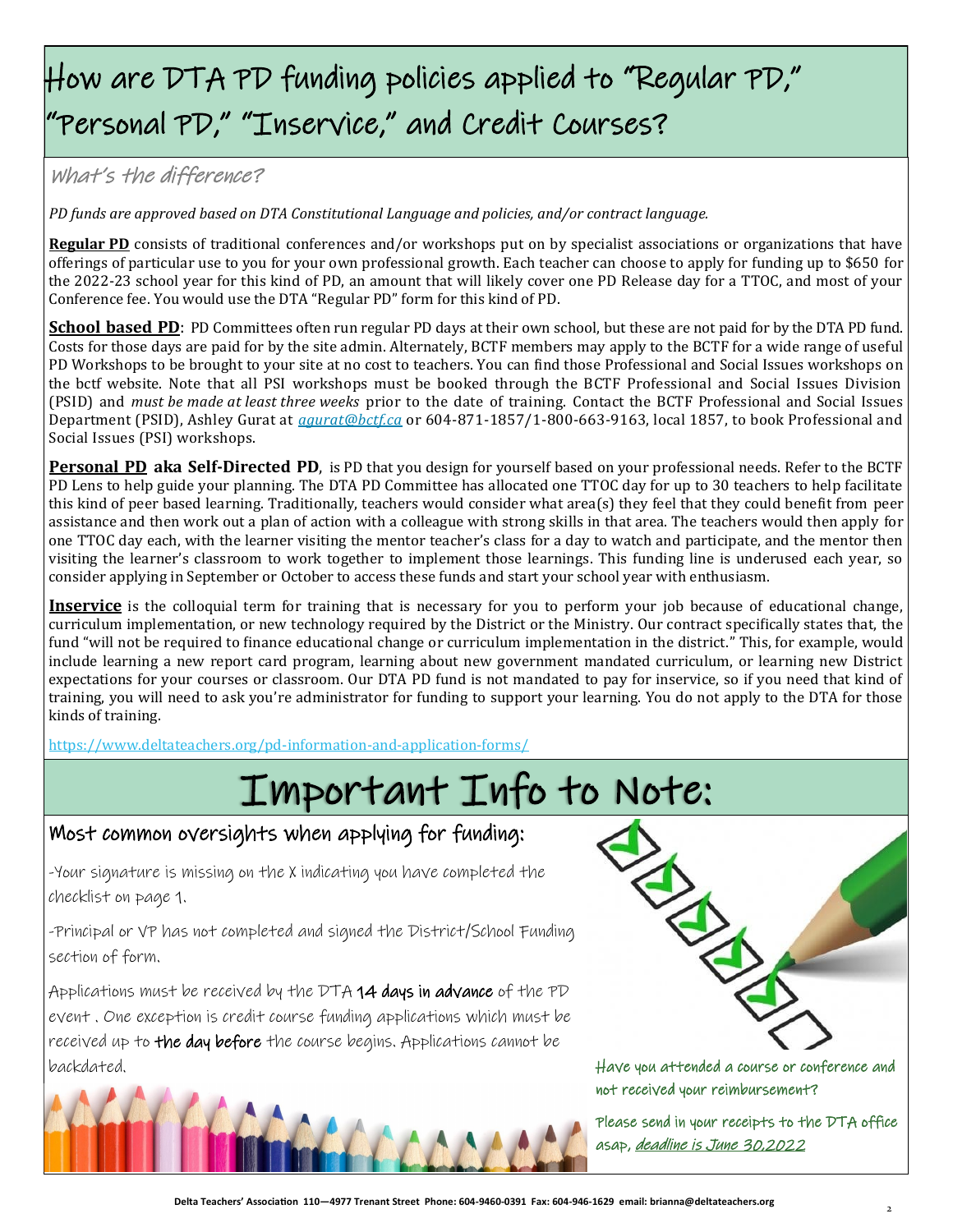# PD Opportunities

BC Teacher-Librarians' Association

### **BCTLA Annual Fall Conference**

**Leading Forward/ Post—Pandemic Library Learning Commons: From Crisis to Intervention** New Westminster Secondary School October 21-22 2022





**O**BCTF

# How do I apply for funding?

#### **How do I apply for regular Pro-D funding?**

• Go to the DTA website (PD tab) for the most current applications, print the application and submit along with the conference/ workshop information. Applications will not be approved without the corresponding conference information.

#### **What conference information is required for approval?**

• The information must be the official documents from the website etc. and must include a description of the workshop, the cost, date, and location.

#### **If my conference is outside of Metro Vancouver am I able to apply for reimbursement for my travel and accommodation?**

- You need to complete the form 5020TA (Travel and Accommodation Form)
- Include all the costs associated with your conference, making sure to account for applicable taxes (don't forget hotel taxes and fees etc.)
- If you are sharing costs with another individual, or individuals, attending the same event you will all include the costs (divided by number of people sharing) on your form and transpose that figure onto your application.

#### **How do I apply for credit courses?**

• You will complete form 5020CC (found on the DTA website) and submit along with the course information.

### **What information do you need for the credit course application?**

• The official documents from the university that includes a brief course description, the course number, start and end date of course, and the course cost breakdown (we only pay for tuition costs and not the associated fees).